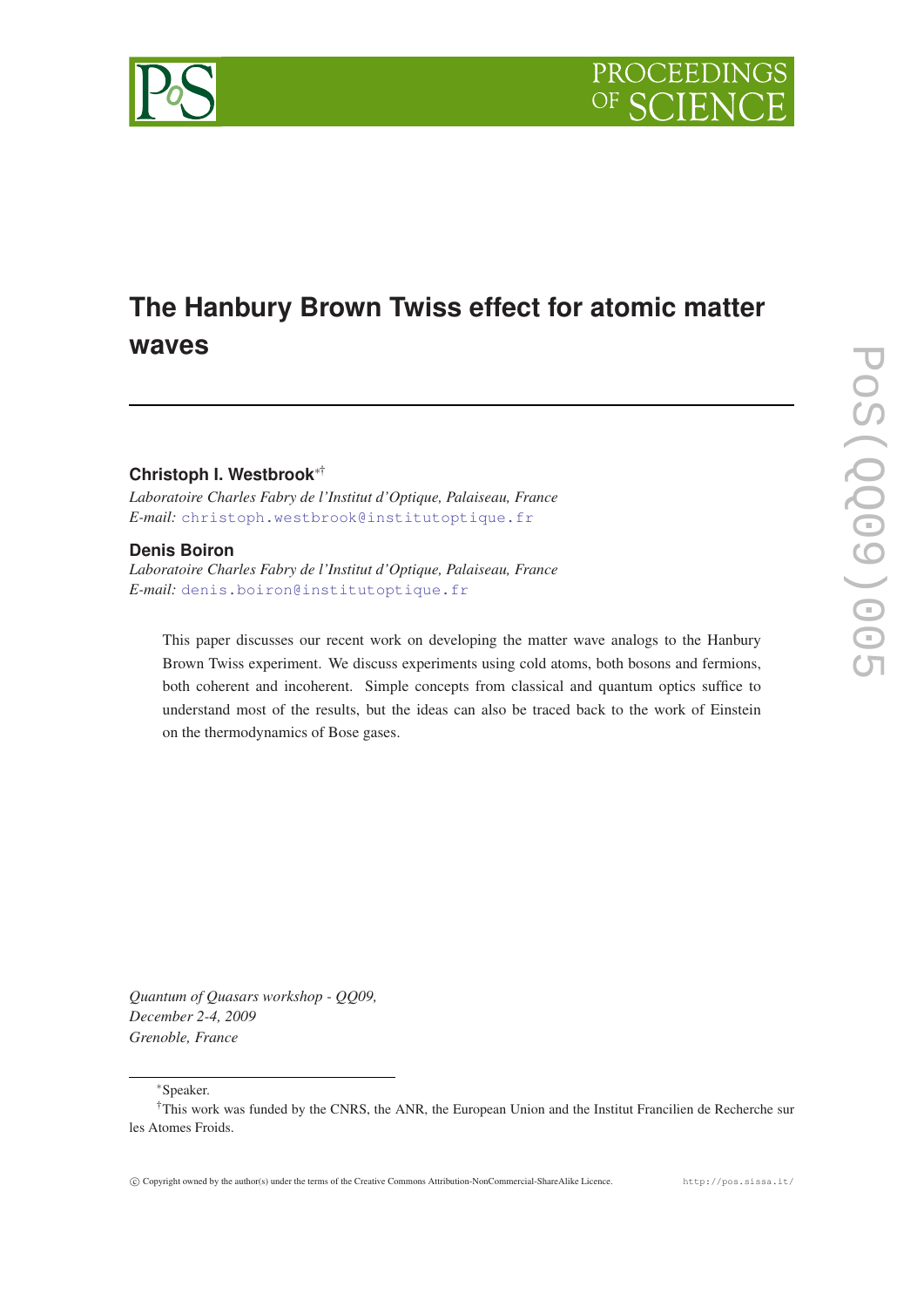### <span id="page-1-0"></span>1. Introduction

Experimental physicists usually fight to eliminate noise. But the history of physics contains celebrated examples in which the study of noise, or more precisely fluctuation phenomena, has led to significant discoveries. An example is Einstein's analysis of Brownian motion [\[1\]](#page-4-0) which played a crucial role in the development of the atomic theory of matter. And several times in his later career, Einstein returned to the study of fluctuations. In the famous 1925 article in which he described Bose-Einstein condensation [[2\]](#page-4-0), Einstein considered the fluctuation in the number of particles *N* in a small volume within a larger volume of an ideal gas at a given temperature. Using thermodynamic arguments, he found a formula for the variance of *N*:

$$
\delta N^2 = \langle N \rangle + \langle N \rangle^2 / g \tag{1.1}
$$

Recall that the variance is the mean squared deviation from the mean of *N*:  $\delta N^2 = \langle (N - \langle N \rangle)^2 \rangle$ . In Eq. 1.1 the quantity *g* is the number of phase space cells occupied by the gas, that is the phase space volume divided by Planck's constant cubed:  $g = (\Delta x \Delta p/h)^3$ . In reading the paper, one can sense his fascination with this formula: he identifies the linear term with the fluctuations of independent particles, what we often call "shot noise" today. Einstein recognizes the quadratic term as being due to an interference effect. Indeed he had already made a similar analysis in the case of radiation [\[3\]](#page-4-0), in which case the quadratically increasing variance can be interpereted as "speckle" (see figure [1\)](#page-2-0). Here however, the formula applies to matter and he remarks on the "mutual influence between the particles of an altogether puzzling nature". With the formulation of the quantum theory in the ensuing few years, it became clear that he had put his finger once again on the wave-particle duality.

This formula became standard fare in textbooks on quantum statistical mechanics, but like many calculations in textbooks, it applied to a *Gedankenexperiment*. The quadratic term is usually extremely small compared to the linear term, which itself is often difficult to observe. For example at atmospheric temperature and pressure, 1 mm<sup>3</sup> of air contains about  $2 \times 10^{16}$  molecules. According to Eq. 1.1, the shot noise is of order  $10^{-8}$  and the interference term is another  $10^6$ times smaller. In other words, the spatial and temporal coherence lengths of a typical gas are extremely small. To our knowledge the first observation of these interference fluctuations was made using light in the famous experiments of Robert Hanbury Brown and Richard Twiss (HBT) [\[4\]](#page-4-0). Although the effect is easily explained in the context of classical wave optics, as in figure [1](#page-2-0), the HBT experiment stimulated deep questions about the quantum description of light. It is not at all obvious how two photons, emitted from widely separated points on a source as incoherent as a star could conspire to arrive at two detectors on earth in a correlated way. An argument due to Fano [[5](#page-4-0)] captures the essence of the quantum explanation. The important point is that one must consider quantum mechanical amplitudes for the detection of two photons. Since the two photons can come from different sources, an interference term alters the probability of detecting them depending on the relative path length differences between the sources and the detector. Later, Glauber carefully analysed multiple photon detection in the context of quantum electrodynamics and developed a powerful, coherent formulation of such problems that remains one of the cornerstones of modern quantum optics [[6](#page-4-0)].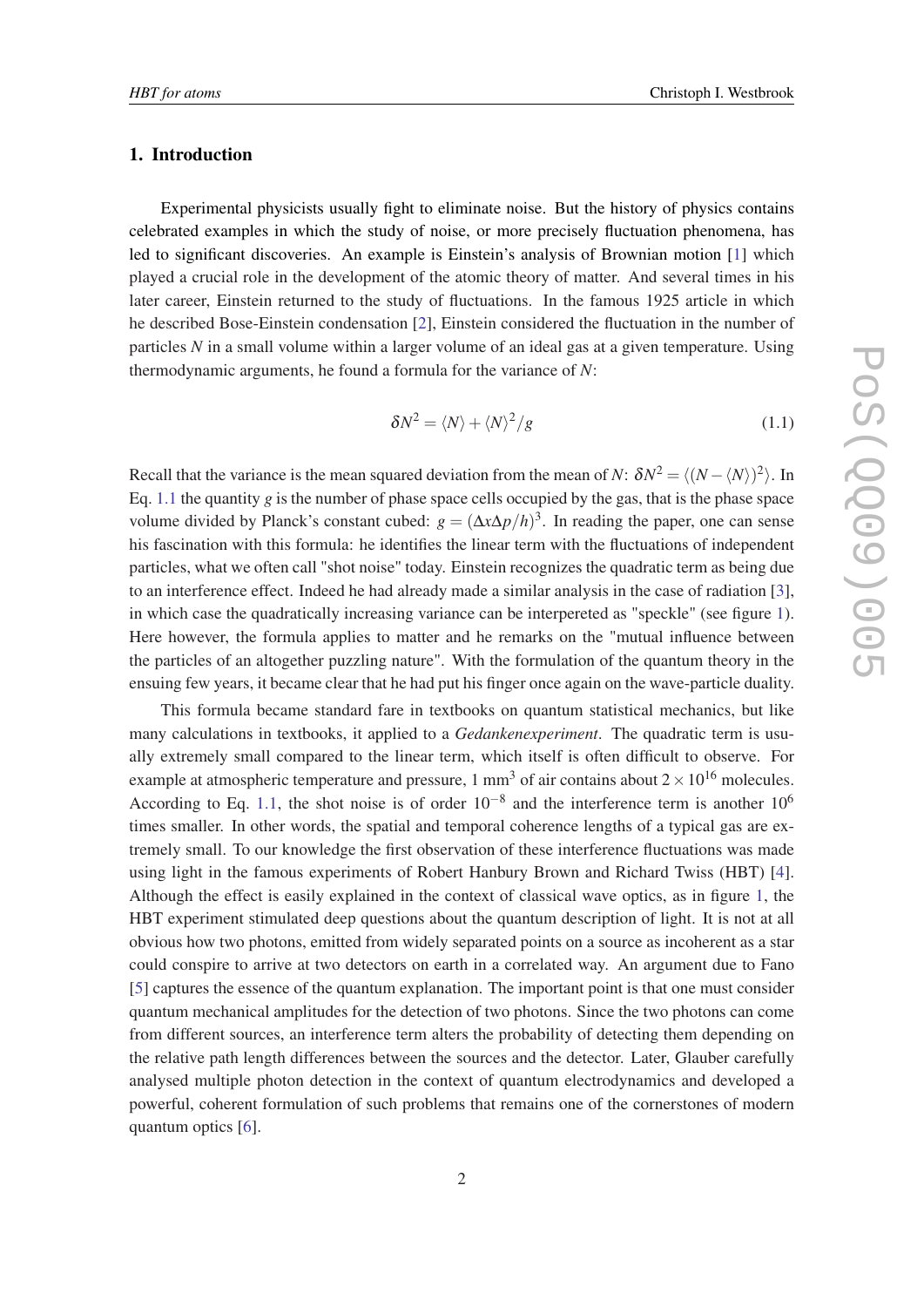<span id="page-2-0"></span>

Figure 1: Speckle interpretation of the HBT effect. Waves from many small sources, spread over a size *s*, interfere at the detector plane at distance *L*. The resulting speckle pattern has a correlation length of  $l = \lambda L/2\pi s$ . If the phases of the sources fluctuate, the speckle pattern does as well and a detector would record a temporally fluctuating light intensity. The fluctuations at two such detectors are correlated if the detector separation is less than *l*, and uncorrelated otherwise. Thus a correlation measurement permits the determination of *l* and of *s*/*L*, the angular size of the source.

## 2. Hanbury Brown Twiss with atoms

Since the appearance of the first atom interferometers in the 1990's the field of atom optics has made tremendous progress, often inspired by traditional optics [\[7\]](#page-4-0). Recently it has become possible to realize fluctuation experiments analogous to the HBT experiment. The first ones, carried out with bosons, give results highly analogous to those with photons. The results are of course unsurprising since photons are also bosons. Still, they nicely demonstrate this puzzling "mutual influence between particles", an influence which we have now learned to interpret as two particle quantum interference. In atom optics, one can also use fermions. The quadratic term in Eq. [1.1](#page-1-0) appears with a minus sign, a manifestation of the exclusion principle, and it gives rise to an effect which has no optical or classical wave analog.

With these ideas in mind, our group at the Institut d'Optique has developed a detector capable of measuring spatio-temporal correlations between atoms by taking advantage of the properties of metastable helium. The metastable state  $2<sup>3</sup>S<sub>1</sub>$  is 20 eV above the ground state and although its lifetime is 9000 s in vacuum, it rapidly deexcites when in contact with a metal surface (such as that of a microchannel plate) liberating 20 eV in the form of a free electron. The microchannel plate can thus provide an electrical pulse for a single atom. A position sensitive anode makes the plate the equivalent of an array of more than  $10<sup>4</sup>$  separate detectors, capable of recording the arrival times and positions of a large number of atoms. The experimental set up is shown in figure [2](#page-3-0). A cloud of cold atoms falls, accelerated by gravity, onto the detector. With the three dimensional arrival information of each atom, one can construct the correlation function by histogramming the number of detected atom pairs as a function of their separation. In the vertical direction, the detector records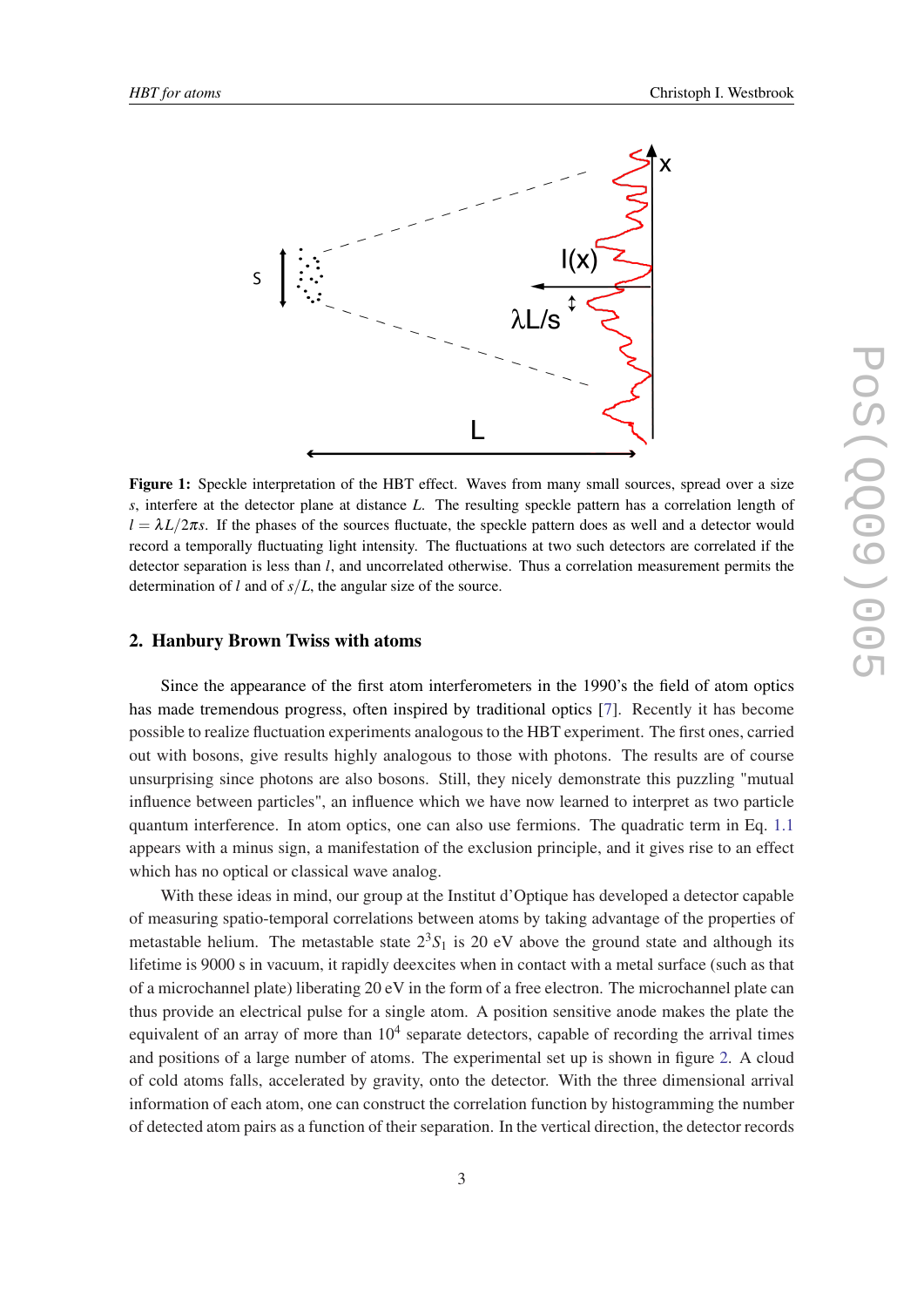<span id="page-3-0"></span>

Figure 2: *Left:* Schematic diagram of apparatus. A cloud of metastable helium atoms is formed at the center of a "cloverleaf" magnetic trap. The temperature is of order  $1 \mu K$ . When the trap is switched off, the atoms fall onto a 8.5 cm diameter microchannel plate. A delay line anode and appropriate timing electronics permit the localization of individual atoms with 500  $\mu$ m accuracy and 1 ns time resolution at the detector. The pair correlation function is found from a histogram of pair separations. *Right:* Normalized pair correlation functions for a thermal gas of bosons, a Bose-Einstein condensate and a thermal gas of fermions. The correlation function has been averaged in the horizontal plane. The vertical scale is the same for each data set.

arrival times, but since the atoms all travel at very nearly the same velocity, arrival times are easily converted to vertical positions.

In 2005 we used helium-4 (a boson) to observe the atomic HBT effect. In addition, by cooling the sample to below the Bose-Einstein condensation threshold, we were able to observe the absence of correlations in a BEC, illustrating the profound analogy between this state of matter and the light from a laser (figure 2 middle trace) [[8](#page-4-0)]. More recently, in collaboration with a group in Amsterdam, we have also made the same measurement for helium-3, a fermion. In the fermion experiment we were able to study helium-3 and helium-4 clouds under nearly identical conditions in the same apparatus [[9](#page-4-0)]. The clouds were of sufficiently low density that the comparison of the two isotopes in figure 2 (top and bottom traces) shows a purely quantum statistical effect. For thermal bosons the probability to detect two particles is increased while for fermions it is decreased.

The spatial scale of the correlation can be understood with a calculation similar to that in the case of light [[10](#page-5-0)]; after a time of flight *t*, the correlation length is *ht*/2π*ms*, where *m* is the atomic mass *h* is Planck's constant and *s* is the source size. The correlation length for light,  $\lambda L/2\pi s$  can be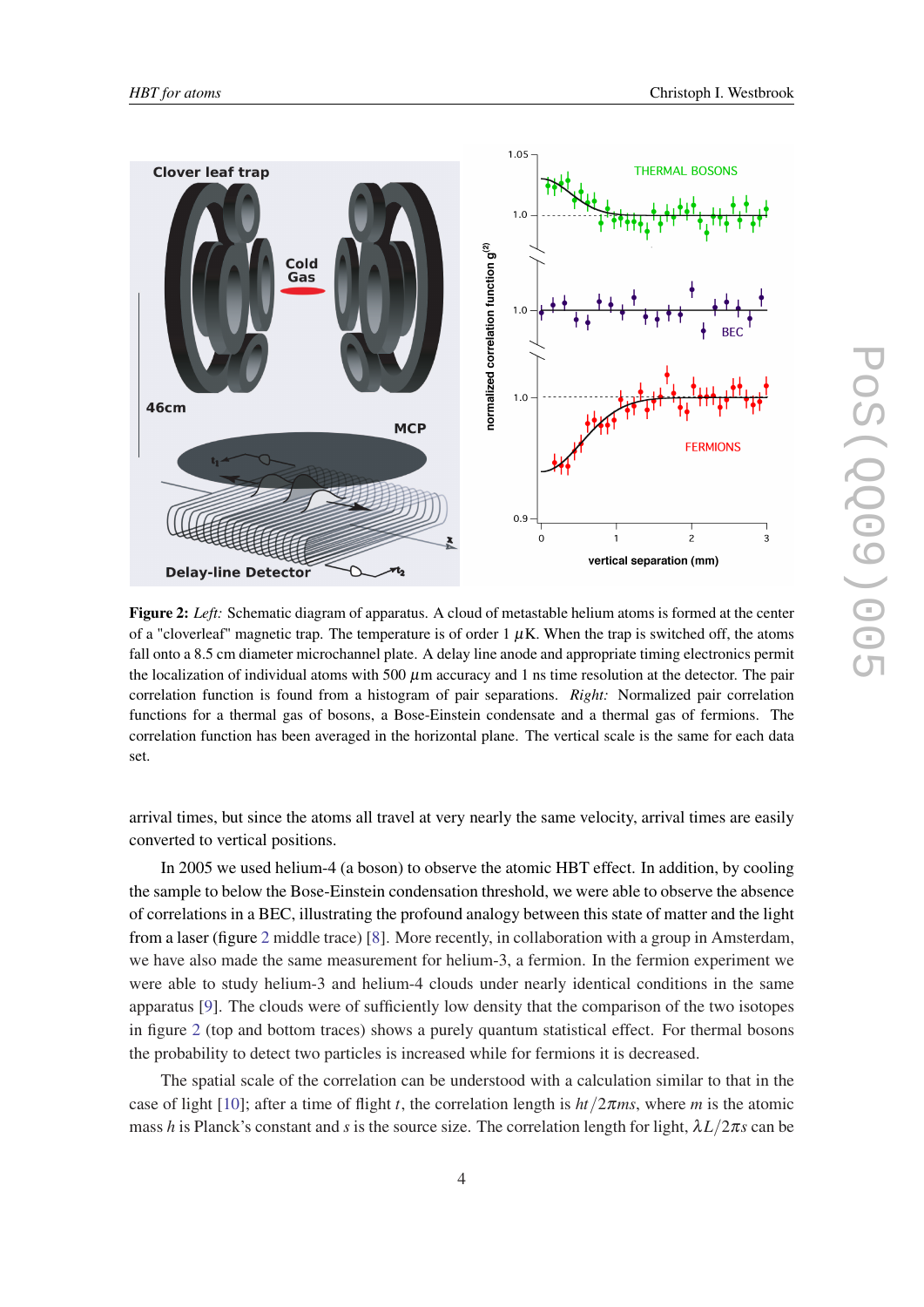<span id="page-4-0"></span>recovered by identifying  $h/mv$  with the de Broglie wavelength of an atom moving at speed  $v = L/t$ . If the detector has arbitrarily good resolution, one expects a value 0 for fermions and 2 for bosons at zero separation. In the experiment, the amplitude of the signal is limited by the detector resolution resulting in a factor *g* of order 15. In addition to our experiments at the Institut d'Optique, many related experiments have been performed in recent years  $[11 - 16]$  $[11 - 16]$  $[11 - 16]$ .

#### 3. Prospects

In a sense, the correlations between atoms that we have observed are a consequence of elementary quantum theory, and one might ask why we and other researchers have gone to such efforts to observe them. One answer is that the experimental demonstration of non-trivial quantum phenomena, even elementary ones, often stimulates fruitful new ideas. But we also know that the demonstration of these correlations is only the beginning. The interaction between atoms, which we entirely neglect here, the possible formation of molecular dimers or the use of more complex configurations - such as putting the atoms in optical lattices [[12](#page-5-0), [16](#page-5-0)] - should lead to a rich variety of phenomena. We know that in lattices, confined in one or two dimensions or in rotating traps, ultra cold atoms constitute important testing grounds for models from condensed matter physics. Some even hope to shed light on phenomena which are still poorly understood such as high temperature superconductivity.

Hanbury Brown Twiss experiments have also been performed on other types of particles. In nuclear physics, correlations between pions give information about collision volumes in heavy ion collisions [\[17](#page-5-0)], thus realizing at the scale of femtometers a measurement analogous to HBT's measurements of stellar diameters. Conduction electrons in a solid form an essentially ideal fermi gas and HBT type anti-correlations have been observed [\[18\]](#page-5-0). As in the case of atoms, these experiments are opening interesting paths towards the study of electron correlations in more exotic situations such as the fractional quantum Hall effect.

### References

- [1] A. Einstein, *Ann. der Phys.*, 17, 549 (1905).
- [2] A. Einstein, *Sitz. Ber. Preuss. Akad. Wiss.*, 3-14 (1925).
- [3] A. Einstein, *Phys. Z.* 10, 817 (1909).
- [4] R. Hanbury Brown and R.Q. Twiss, *Nature* 177, 27-29 (1956).
- [5] U. Fano, *Am. J. Phys.* 29, 539, (1961).
- [6] R. Glauber, *Phys. Rev. Lett.* 10, 84 (1963).
- [7] A. Cronin, J. Schmiedmayer, D. Pritchard, *Rev. Mod. Phys.* 81, 1051 (2009).
- [8] M. Schellekens, R. Hoppeler, A. Perrin, J. Viana Gomes, D. Boiron, A. Aspect, C. I. Westbrook, *Science* 310, 648 (2005).
- [9] T. Jeltes, J. M. McNamara, W. Hogervorst, W. Vassen, V. Krachmalnicoff, M. Schellekens, A. Perrin, H. Chang, D. Boiron, A. Aspect and C. I. Westbrook, *Nature* 445, 402, (2007).